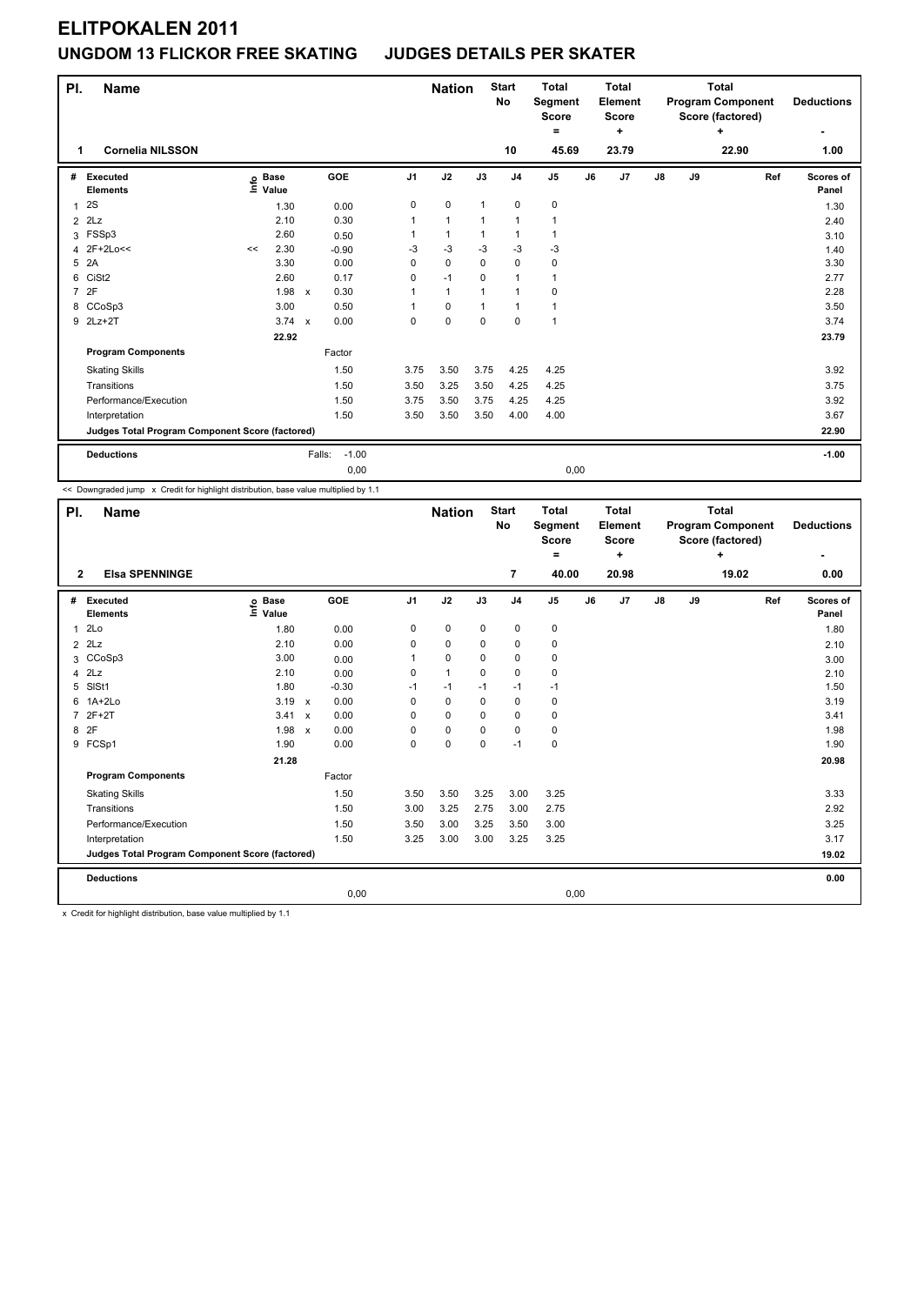| PI.            | <b>Name</b>                                     |                     |                         |                | <b>Nation</b> |              | <b>Start</b><br><b>No</b> | <b>Total</b><br>Segment<br><b>Score</b> |    | <b>Total</b><br>Element<br><b>Score</b> |    |    | <b>Total</b><br><b>Program Component</b><br>Score (factored) |     | <b>Deductions</b> |
|----------------|-------------------------------------------------|---------------------|-------------------------|----------------|---------------|--------------|---------------------------|-----------------------------------------|----|-----------------------------------------|----|----|--------------------------------------------------------------|-----|-------------------|
|                |                                                 |                     |                         |                |               |              |                           | ۰                                       |    | ÷                                       |    |    | ÷                                                            |     | ٠                 |
| 3              | <b>Linnea WALLIN</b>                            |                     |                         |                |               |              | 9                         | 39.80                                   |    | 20.54                                   |    |    | 19.26                                                        |     | 0.00              |
| #              | Executed                                        | <b>Base</b><br>١nf٥ | <b>GOE</b>              | J <sub>1</sub> | J2            | J3           | J <sub>4</sub>            | J5                                      | J6 | J7                                      | J8 | J9 |                                                              | Ref | Scores of         |
|                | <b>Elements</b>                                 | Value               |                         |                |               |              |                           |                                         |    |                                         |    |    |                                                              |     | Panel             |
| 1              | 2F                                              | 1.80                | 0.20                    | 1              | 0             | $\mathbf{1}$ | $\mathbf{1}$              | 0                                       |    |                                         |    |    |                                                              |     | 2.00              |
|                | $2$ $2Lz$                                       | 2.10                | 0.00                    | 0              | $\mathbf 0$   | 1            | 0                         | 0                                       |    |                                         |    |    |                                                              |     | 2.10              |
| 3              | 2S                                              | 1.30                | 0.00                    | 0              | $\mathbf{1}$  | 0            | 0                         | 0                                       |    |                                         |    |    |                                                              |     | 1.30              |
|                | 4 FCCoSp2                                       | 2.50                | 0.00                    | $\Omega$       | 0             | 0            | 0                         | $-1$                                    |    |                                         |    |    |                                                              |     | 2.50              |
| 5              | SISt1                                           | 1.80                | 0.00                    | 0              | $\mathbf 0$   | 0            | $\mathbf{1}$              | 0                                       |    |                                         |    |    |                                                              |     | 1.80              |
| 6              | 2Lo+1A+SEQ                                      | 2.55 x              | 0.00                    | $\Omega$       | 0             | 0            | 0                         | 0                                       |    |                                         |    |    |                                                              |     | 2.55              |
| $\overline{7}$ | 2F                                              | 1.98                | 0.20<br>$\mathsf{x}$    | $\Omega$       | $\mathbf{1}$  | 0            | $\mathbf{1}$              | 1                                       |    |                                         |    |    |                                                              |     | 2.18              |
|                | 8 2Lo+2T                                        | 3.41                | $-0.30$<br>$\mathsf{x}$ | $-1$           | $-1$          | $-2$         | $-1$                      | $-1$                                    |    |                                         |    |    |                                                              |     | 3.11              |
| 9              | CCoSp3                                          | 3.00                | 0.00                    | 0              | 0             | $\mathbf 0$  | $\mathbf 0$               | 0                                       |    |                                         |    |    |                                                              |     | 3.00              |
|                |                                                 | 20.44               |                         |                |               |              |                           |                                         |    |                                         |    |    |                                                              |     | 20.54             |
|                | <b>Program Components</b>                       |                     | Factor                  |                |               |              |                           |                                         |    |                                         |    |    |                                                              |     |                   |
|                | <b>Skating Skills</b>                           |                     | 1.50                    | 3.50           | 3.25          | 3.50         | 3.25                      | 3.25                                    |    |                                         |    |    |                                                              |     | 3.33              |
|                | Transitions                                     |                     | 1.50                    | 3.00           | 3.00          | 3.00         | 2.75                      | 3.00                                    |    |                                         |    |    |                                                              |     | 3.00              |
|                | Performance/Execution                           |                     | 1.50                    | 3.50           | 3.50          | 3.25         | 3.25                      | 3.25                                    |    |                                         |    |    |                                                              |     | 3.33              |
|                | Interpretation                                  |                     | 1.50                    | 3.25           | 3.25          | 3.25         | 3.00                      | 3.00                                    |    |                                         |    |    |                                                              |     | 3.17              |
|                | Judges Total Program Component Score (factored) |                     |                         |                |               |              |                           |                                         |    |                                         |    |    |                                                              |     | 19.26             |
|                | <b>Deductions</b>                               |                     |                         |                |               |              |                           |                                         |    |                                         |    |    |                                                              |     | 0.00              |
|                |                                                 |                     |                         | 0,00           |               |              |                           | 0,00                                    |    |                                         |    |    |                                                              |     |                   |

x Credit for highlight distribution, base value multiplied by 1.1

| PI.            | <b>Name</b>                                     |                              |              |         |                | <b>Nation</b> |          | <b>Start</b><br>No | <b>Total</b><br><b>Segment</b><br><b>Score</b><br>۰ |    | <b>Total</b><br>Element<br><b>Score</b><br>÷ |               |    | <b>Total</b><br><b>Program Component</b><br>Score (factored)<br>÷ |     | <b>Deductions</b>  |
|----------------|-------------------------------------------------|------------------------------|--------------|---------|----------------|---------------|----------|--------------------|-----------------------------------------------------|----|----------------------------------------------|---------------|----|-------------------------------------------------------------------|-----|--------------------|
| 4              | <b>Cassandra JOHANSSON</b>                      |                              |              |         |                |               |          | 8                  | 37.89                                               |    | 19.88                                        |               |    | 18.01                                                             |     | 0.00               |
| #              | Executed<br><b>Elements</b>                     | <b>Base</b><br>١nfo<br>Value |              | GOE     | J <sub>1</sub> | J2            | J3       | J <sub>4</sub>     | J5                                                  | J6 | J7                                           | $\mathsf{J}8$ | J9 |                                                                   | Ref | Scores of<br>Panel |
| 1              | $2Lz+2T$                                        | 3.40                         |              | $-0.20$ | 0              | $-1$          | $-1$     | $-1$               | 0                                                   |    |                                              |               |    |                                                                   |     | 3.20               |
| $\overline{2}$ | 1A                                              | 1.10                         |              | 0.00    | 0              | 0             | 0        | 0                  | 0                                                   |    |                                              |               |    |                                                                   |     | 1.10               |
|                | 3 FCSp2                                         | 2.30                         |              | 0.00    | 0              | 0             | $-1$     | 0                  | 0                                                   |    |                                              |               |    |                                                                   |     | 2.30               |
|                | 4 CiSt1                                         | 1.80                         |              | $-0.10$ | $\Omega$       | 0             | 0        | $-1$               | $-1$                                                |    |                                              |               |    |                                                                   |     | 1.70               |
|                | 5 2Lz+2T                                        | 3.74 x                       |              | $-0.30$ | $-1$           | $-1$          | $-2$     | $-1$               | $-1$                                                |    |                                              |               |    |                                                                   |     | 3.44               |
|                | 6 2Lo                                           | 1.98 x                       |              | 0.00    | $\Omega$       | $\Omega$      | $\Omega$ | $\mathbf 0$        | 0                                                   |    |                                              |               |    |                                                                   |     | 1.98               |
|                | 7 2F                                            | 1.98 x                       |              | $-0.30$ | $-1$           | $-1$          | $-1$     | $-1$               | $-1$                                                |    |                                              |               |    |                                                                   |     | 1.68               |
| 8              | 2Lo                                             | 1.98                         | $\mathbf{x}$ | 0.00    | 0              | 0             | $\Omega$ | 0                  | 0                                                   |    |                                              |               |    |                                                                   |     | 1.98               |
|                | 9 CCoSp2                                        | 2.50                         |              | 0.00    | 0              | 0             | $\Omega$ | 0                  | 0                                                   |    |                                              |               |    |                                                                   |     | 2.50               |
|                |                                                 | 20.78                        |              |         |                |               |          |                    |                                                     |    |                                              |               |    |                                                                   |     | 19.88              |
|                | <b>Program Components</b>                       |                              |              | Factor  |                |               |          |                    |                                                     |    |                                              |               |    |                                                                   |     |                    |
|                | <b>Skating Skills</b>                           |                              |              | 1.50    | 3.50           | 3.25          | 3.25     | 3.00               | 3.00                                                |    |                                              |               |    |                                                                   |     | 3.17               |
|                | Transitions                                     |                              |              | 1.50    | 3.00           | 3.25          | 3.00     | 2.75               | 3.00                                                |    |                                              |               |    |                                                                   |     | 3.00               |
|                | Performance/Execution                           |                              |              | 1.50    | 3.25           | 3.00          | 3.00     | 3.00               | 2.75                                                |    |                                              |               |    |                                                                   |     | 3.00               |
|                | Interpretation                                  |                              |              | 1.50    | 2.75           | 3.00          | 3.00     | 2.75               | 2.50                                                |    |                                              |               |    |                                                                   |     | 2.83               |
|                | Judges Total Program Component Score (factored) |                              |              |         |                |               |          |                    |                                                     |    |                                              |               |    |                                                                   |     | 18.01              |
|                | <b>Deductions</b>                               |                              |              |         |                |               |          |                    |                                                     |    |                                              |               |    |                                                                   |     | 0.00               |
|                |                                                 |                              |              | 0,00    |                |               |          |                    | 0,00                                                |    |                                              |               |    |                                                                   |     |                    |
|                | .                                               | .                            |              |         |                |               |          |                    |                                                     |    |                                              |               |    |                                                                   |     |                    |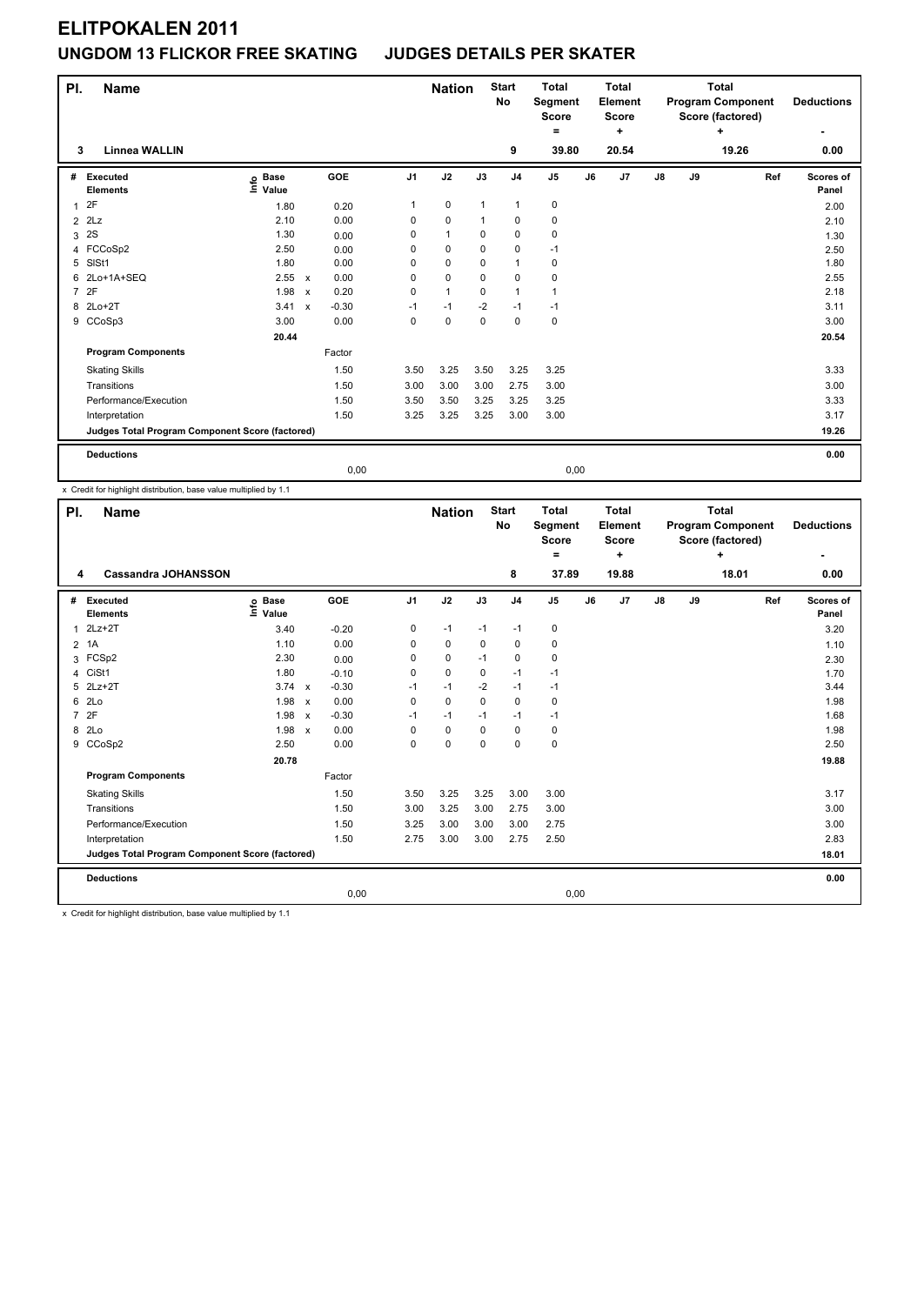| PI.            | <b>Name</b>                                     |                                  |                           |            |                | <b>Nation</b> |             | <b>Start</b><br>No | <b>Total</b><br>Segment<br><b>Score</b> |    | <b>Total</b><br>Element<br><b>Score</b> |    |    | <b>Total</b><br><b>Program Component</b><br>Score (factored) |     | <b>Deductions</b>  |
|----------------|-------------------------------------------------|----------------------------------|---------------------------|------------|----------------|---------------|-------------|--------------------|-----------------------------------------|----|-----------------------------------------|----|----|--------------------------------------------------------------|-----|--------------------|
|                |                                                 |                                  |                           |            |                |               |             |                    | $=$                                     |    | ÷                                       |    |    | ÷                                                            |     | ٠                  |
| 5              | <b>Nora EKMAN</b>                               |                                  |                           |            |                |               |             | 5                  | 37.45                                   |    | 20.07                                   |    |    | 17.38                                                        |     | 0.00               |
| #              | Executed<br><b>Elements</b>                     | <b>Base</b><br>e Base<br>⊑ Value |                           | <b>GOE</b> | J <sub>1</sub> | J2            | J3          | J <sub>4</sub>     | J <sub>5</sub>                          | J6 | J7                                      | J8 | J9 |                                                              | Ref | Scores of<br>Panel |
| 1              | 2Lz                                             | 2.10                             |                           | 0.00       | 0              | $-1$          | 0           | $\mathbf 0$        | $\pmb{0}$                               |    |                                         |    |    |                                                              |     | 2.10               |
|                | 2 1A+2T                                         | 2.40                             |                           | 0.00       | 0              | $\mathbf 0$   | $\mathbf 0$ | $\mathbf 0$        | $-1$                                    |    |                                         |    |    |                                                              |     | 2.40               |
| 3              | CCoSp2                                          | 2.50                             |                           | 0.17       |                | 0             |             | 0                  | 0                                       |    |                                         |    |    |                                                              |     | 2.67               |
| 4              | 2Lo                                             | 1.98                             | $\mathsf{x}$              | 0.00       | 0              | $\mathbf{1}$  | 0           | $\mathbf 0$        | $\mathbf 0$                             |    |                                         |    |    |                                                              |     | 1.98               |
| 5              | $2F+2T$                                         | 3.41                             | $\mathsf{x}$              | 0.00       | 0              | $\mathbf 0$   | $\mathbf 0$ | $\mathbf 0$        | $-1$                                    |    |                                         |    |    |                                                              |     | 3.41               |
|                | 6 FCCoSp2                                       | 2.50                             |                           | 0.00       | 0              | $\mathbf 0$   |             | $\mathbf 0$        | $-1$                                    |    |                                         |    |    |                                                              |     | 2.50               |
| $\overline{7}$ | SIS <sub>t1</sub>                               | 1.80                             |                           | $-0.10$    | 0              | $-1$          | 0           | $\mathbf 0$        | $-1$                                    |    |                                         |    |    |                                                              |     | 1.70               |
| 8              | 2S                                              | 1.43                             | $\mathsf{x}$              | 0.00       | 0              | $\mathbf 0$   | $\mathbf 0$ | $\mathbf 0$        | 0                                       |    |                                         |    |    |                                                              |     | 1.43               |
| 9              | 2F                                              | 1.98                             | $\boldsymbol{\mathsf{x}}$ | $-0.10$    | 0              | $\pmb{0}$     | $\mathbf 0$ | $-1$               | $-1$                                    |    |                                         |    |    |                                                              |     | 1.88               |
|                |                                                 | 20.10                            |                           |            |                |               |             |                    |                                         |    |                                         |    |    |                                                              |     | 20.07              |
|                | <b>Program Components</b>                       |                                  |                           | Factor     |                |               |             |                    |                                         |    |                                         |    |    |                                                              |     |                    |
|                | <b>Skating Skills</b>                           |                                  |                           | 1.50       | 3.25           | 3.25          | 3.00        | 2.75               | 2.75                                    |    |                                         |    |    |                                                              |     | 3.00               |
|                | Transitions                                     |                                  |                           | 1.50       | 3.00           | 3.00          | 2.75        | 2.25               | 2.50                                    |    |                                         |    |    |                                                              |     | 2.75               |
|                | Performance/Execution                           |                                  |                           | 1.50       | 3.50           | 3.25          | 3.25        | 2.75               | 2.75                                    |    |                                         |    |    |                                                              |     | 3.08               |
|                | Interpretation                                  |                                  |                           | 1.50       | 3.00           | 2.75          | 3.25        | 2.50               | 2.50                                    |    |                                         |    |    |                                                              |     | 2.75               |
|                | Judges Total Program Component Score (factored) |                                  |                           |            |                |               |             |                    |                                         |    |                                         |    |    |                                                              |     | 17.38              |
|                | <b>Deductions</b>                               |                                  |                           |            |                |               |             |                    |                                         |    |                                         |    |    |                                                              |     | 0.00               |
|                |                                                 |                                  |                           | 0,00       |                |               |             |                    | 0,00                                    |    |                                         |    |    |                                                              |     |                    |

x Credit for highlight distribution, base value multiplied by 1.1

| PI.            | <b>Name</b>                                     |                              |              |         |                | <b>Nation</b> |              | <b>Start</b><br>No | <b>Total</b><br><b>Segment</b><br><b>Score</b><br>۰ |    | <b>Total</b><br>Element<br><b>Score</b><br>٠ |    |    | <b>Total</b><br><b>Program Component</b><br>Score (factored)<br>÷ |     | <b>Deductions</b>  |
|----------------|-------------------------------------------------|------------------------------|--------------|---------|----------------|---------------|--------------|--------------------|-----------------------------------------------------|----|----------------------------------------------|----|----|-------------------------------------------------------------------|-----|--------------------|
| 6              | <b>Danielle KRISTENSSON</b>                     |                              |              |         |                |               |              | 4                  | 35.75                                               |    | 18.73                                        |    |    | 17.02                                                             |     | 0.00               |
|                | # Executed<br><b>Elements</b>                   | <b>Base</b><br>lnfo<br>Value |              | GOE     | J <sub>1</sub> | J2            | J3           | J <sub>4</sub>     | J5                                                  | J6 | J7                                           | J8 | J9 |                                                                   | Ref | Scores of<br>Panel |
| 1              | 2Lo                                             | 1.80                         |              | 0.20    | 0              | $\mathbf{1}$  | $\mathbf{1}$ | $\mathbf 0$        | 1                                                   |    |                                              |    |    |                                                                   |     | 2.00               |
| $\overline{2}$ | $2Lz+2T$                                        | 3.40                         |              | 0.00    | 0              | 0             | 0            | 0                  | 0                                                   |    |                                              |    |    |                                                                   |     | 3.40               |
|                | 3 FSSp2                                         | 2.30                         |              | 0.00    | $\Omega$       | 0             | 0            | 0                  | 0                                                   |    |                                              |    |    |                                                                   |     | 2.30               |
|                | 4 1A                                            | 1.10                         |              | 0.20    |                | 1             |              | 0                  | 1                                                   |    |                                              |    |    |                                                                   |     | 1.30               |
| 5              | SISt1                                           | 1.80                         |              | 0.00    | 0              | 0             | $\Omega$     | 0                  | $-1$                                                |    |                                              |    |    |                                                                   |     | 1.80               |
| 6              | $2F+2T$                                         | 3.41 x                       |              | 0.00    | $\Omega$       | 0             | 0            | $\mathbf 0$        | 0                                                   |    |                                              |    |    |                                                                   |     | 3.41               |
|                | 7 2S                                            | $1.43 \times$                |              | 0.00    | 0              | 0             | 0            | 0                  | 0                                                   |    |                                              |    |    |                                                                   |     | 1.43               |
|                | 8 CCoSp2                                        | 2.50                         |              | 0.00    | 0              | 0             | 0            | 0                  | 0                                                   |    |                                              |    |    |                                                                   |     | 2.50               |
|                | 9 1Lz                                           | 0.66                         | $\mathbf{x}$ | $-0.07$ | 0              | $-1$          | 0            | $-1$               | $-1$                                                |    |                                              |    |    |                                                                   |     | 0.59               |
|                |                                                 | 18.40                        |              |         |                |               |              |                    |                                                     |    |                                              |    |    |                                                                   |     | 18.73              |
|                | <b>Program Components</b>                       |                              |              | Factor  |                |               |              |                    |                                                     |    |                                              |    |    |                                                                   |     |                    |
|                | <b>Skating Skills</b>                           |                              |              | 1.50    | 3.25           | 2.75          | 3.00         | 2.75               | 3.25                                                |    |                                              |    |    |                                                                   |     | 3.00               |
|                | Transitions                                     |                              |              | 1.50    | 2.75           | 2.75          | 2.50         | 2.50               | 3.00                                                |    |                                              |    |    |                                                                   |     | 2.67               |
|                | Performance/Execution                           |                              |              | 1.50    | 3.25           | 3.00          | 3.00         | 2.75               | 3.00                                                |    |                                              |    |    |                                                                   |     | 3.00               |
|                | Interpretation                                  |                              |              | 1.50    | 2.75           | 2.00          | 2.75         | 2.50               | 2.75                                                |    |                                              |    |    |                                                                   |     | 2.67               |
|                | Judges Total Program Component Score (factored) |                              |              |         |                |               |              |                    |                                                     |    |                                              |    |    |                                                                   |     | 17.02              |
|                | <b>Deductions</b>                               |                              |              |         |                |               |              |                    |                                                     |    |                                              |    |    |                                                                   |     | 0.00               |
|                |                                                 |                              |              | 0,00    |                |               |              |                    | 0,00                                                |    |                                              |    |    |                                                                   |     |                    |
|                | .                                               | $\cdots$ $\cdots$ $\cdots$   |              |         |                |               |              |                    |                                                     |    |                                              |    |    |                                                                   |     |                    |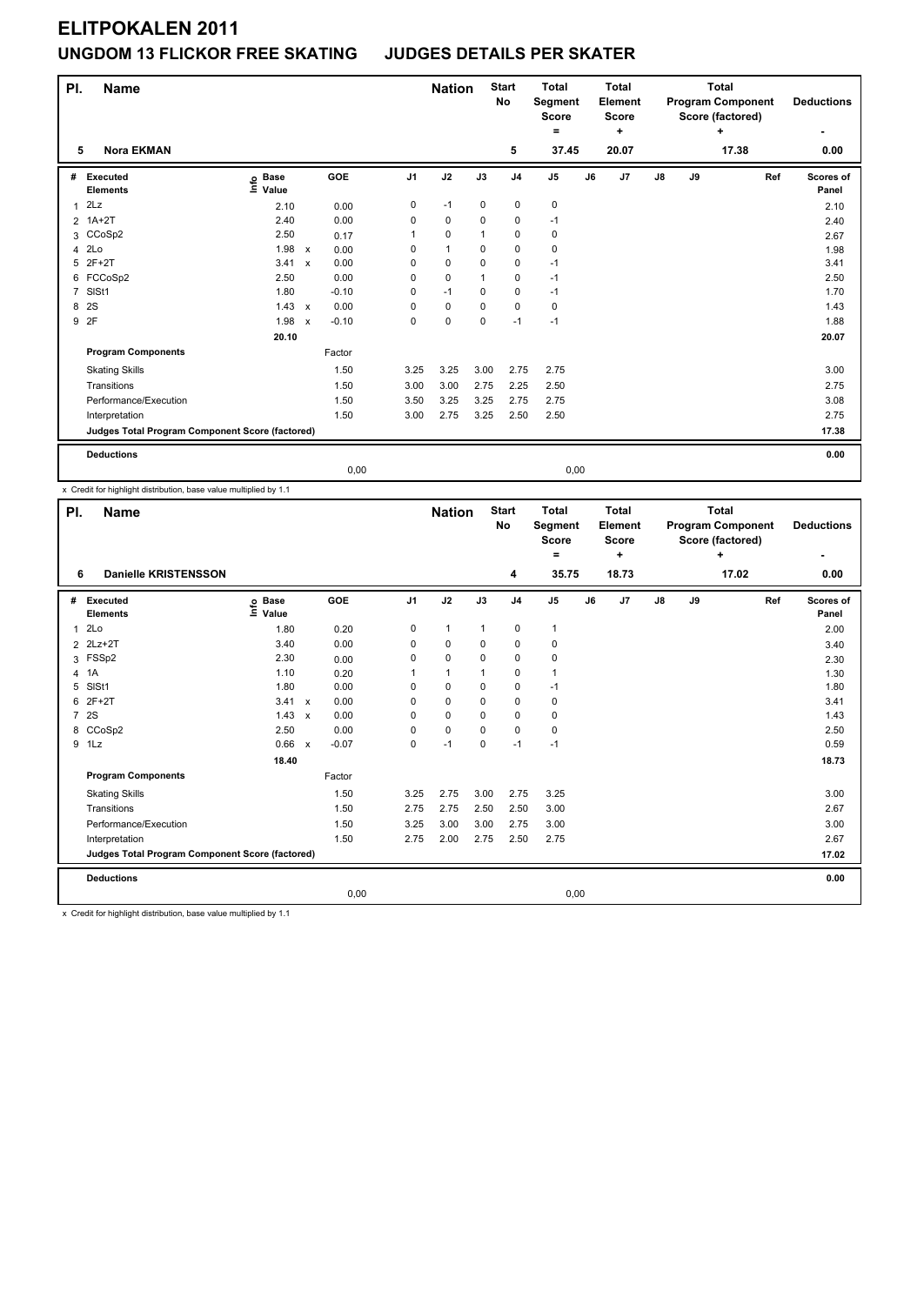| PI.            | <b>Name</b>                                     |                                  |              |         |                | <b>Nation</b> |             | <b>Start</b><br><b>No</b> | <b>Total</b><br>Segment<br><b>Score</b> |    | <b>Total</b><br>Element<br><b>Score</b> |               |    | <b>Total</b><br><b>Program Component</b><br>Score (factored) |     | <b>Deductions</b>  |
|----------------|-------------------------------------------------|----------------------------------|--------------|---------|----------------|---------------|-------------|---------------------------|-----------------------------------------|----|-----------------------------------------|---------------|----|--------------------------------------------------------------|-----|--------------------|
|                |                                                 |                                  |              |         |                |               |             |                           | =                                       |    | ٠                                       |               |    | ÷                                                            |     | ٠                  |
| 7              | <b>Emilia NICOLOSI</b>                          |                                  |              |         |                |               |             | $\mathbf{2}$              | 35.31                                   |    | 18.54                                   |               |    | 16.77                                                        |     | 0.00               |
| #              | Executed<br><b>Elements</b>                     | <b>Base</b><br>e Base<br>⊑ Value |              | GOE     | J <sub>1</sub> | J2            | J3          | J <sub>4</sub>            | J <sub>5</sub>                          | J6 | J7                                      | $\mathsf{J}8$ | J9 |                                                              | Ref | Scores of<br>Panel |
| 1              | 2F                                              | 1.80                             |              | 0.00    | 0              | $\pmb{0}$     | $\mathbf 0$ | 0                         | $\pmb{0}$                               |    |                                         |               |    |                                                              |     | 1.80               |
|                | 2 2F+1A+SEQ                                     | 2.32                             |              | $-0.10$ | 0              | $-1$          | $\mathbf 0$ | 0                         | $-1$                                    |    |                                         |               |    |                                                              |     | 2.22               |
| 3              | 2Lz                                             | 2.10                             |              | 0.00    | 0              | $\mathbf 0$   | $\Omega$    | $\pmb{0}$                 | 0                                       |    |                                         |               |    |                                                              |     | 2.10               |
| $\overline{4}$ | CCoSp3                                          | 3.00                             |              | 0.17    |                | $\mathbf 0$   | 1           | $\mathbf 0$               | $\mathbf 0$                             |    |                                         |               |    |                                                              |     | 3.17               |
| 5              | 2S                                              | 1.43                             | $\mathsf{x}$ | 0.00    | 0              | $\mathbf 0$   | $\mathbf 0$ | $\mathbf 0$               | $\pmb{0}$                               |    |                                         |               |    |                                                              |     | 1.43               |
| 6              | SISt1                                           | 1.80                             |              | $-0.10$ | 0              | $-1$          | $\Omega$    | $\pmb{0}$                 | $-1$                                    |    |                                         |               |    |                                                              |     | 1.70               |
| 7              | $1A+2T$                                         | 2.64 x                           |              | 0.00    | 0              | $\mathbf 0$   | $\Omega$    | $\mathbf 0$               | 0                                       |    |                                         |               |    |                                                              |     | 2.64               |
|                | 8 2Lo                                           | 1.98                             | $\mathsf{x}$ | $-0.20$ | 0              | $\mathbf 0$   | $-1$        | $-1$                      | $-1$                                    |    |                                         |               |    |                                                              |     | 1.78               |
|                | 9 FSSp1                                         | 2.00                             |              | $-0.30$ | $-1$           | $-1$          | $-1$        | $-1$                      | $-2$                                    |    |                                         |               |    |                                                              |     | 1.70               |
|                |                                                 | 19.07                            |              |         |                |               |             |                           |                                         |    |                                         |               |    |                                                              |     | 18.54              |
|                | <b>Program Components</b>                       |                                  |              | Factor  |                |               |             |                           |                                         |    |                                         |               |    |                                                              |     |                    |
|                | <b>Skating Skills</b>                           |                                  |              | 1.50    | 3.25           | 3.00          | 3.00        | 2.75                      | 2.75                                    |    |                                         |               |    |                                                              |     | 2.92               |
|                | Transitions                                     |                                  |              | 1.50    | 2.75           | 2.75          | 2.50        | 2.50                      | 2.75                                    |    |                                         |               |    |                                                              |     | 2.67               |
|                | Performance/Execution                           |                                  |              | 1.50    | 3.25           | 3.00          | 2.75        | 2.75                      | 2.75                                    |    |                                         |               |    |                                                              |     | 2.83               |
|                | Interpretation                                  |                                  |              | 1.50    | 3.25           | 2.75          | 2.75        | 2.75                      | 2.50                                    |    |                                         |               |    |                                                              |     | 2.75               |
|                | Judges Total Program Component Score (factored) |                                  |              |         |                |               |             |                           |                                         |    |                                         |               |    |                                                              |     | 16.77              |
|                | <b>Deductions</b>                               |                                  |              |         |                |               |             |                           |                                         |    |                                         |               |    |                                                              |     | 0.00               |
|                |                                                 |                                  |              | 0,00    |                |               |             |                           | 0,00                                    |    |                                         |               |    |                                                              |     |                    |

x Credit for highlight distribution, base value multiplied by 1.1

| PI. | <b>Name</b>                                     |                              |         |                | <b>Nation</b> |          | <b>Start</b><br>No | <b>Total</b><br>Segment<br><b>Score</b><br>۰ |    | <b>Total</b><br>Element<br><b>Score</b><br>÷ |    |    | <b>Total</b><br><b>Program Component</b><br>Score (factored)<br>÷ |     | <b>Deductions</b>  |
|-----|-------------------------------------------------|------------------------------|---------|----------------|---------------|----------|--------------------|----------------------------------------------|----|----------------------------------------------|----|----|-------------------------------------------------------------------|-----|--------------------|
| 8   | <b>Emilia GRANKVIST</b>                         |                              |         |                |               |          | 6                  | 33.73                                        |    | 16.47                                        |    |    | 17.26                                                             |     | 0.00               |
| #   | Executed<br><b>Elements</b>                     | <b>Base</b><br>١nfo<br>Value | GOE     | J <sub>1</sub> | J2            | J3       | J <sub>4</sub>     | J5                                           | J6 | J <sub>7</sub>                               | J8 | J9 |                                                                   | Ref | Scores of<br>Panel |
|     | $1$ $2Lz$                                       | 2.10                         | 0.00    | 0              | $-1$          | 0        | $\mathbf 0$        | 0                                            |    |                                              |    |    |                                                                   |     | 2.10               |
|     | 2 1A                                            | 1.10                         | 0.07    |                | 0             | 0        | 0                  | 1                                            |    |                                              |    |    |                                                                   |     | 1.17               |
| 3   | 2F                                              | 1.80                         | 0.00    | 0              | 0             | $\Omega$ | 0                  | 0                                            |    |                                              |    |    |                                                                   |     | 1.80               |
|     | 4 FCCoSp2                                       | 2.50                         | 0.00    | 0              | 0             | $\Omega$ | 0                  | 0                                            |    |                                              |    |    |                                                                   |     | 2.50               |
| 5   | SIS <sub>t1</sub>                               | 1.80                         | $-0.30$ | -1             | $-1$          | $-1$     | $-1$               | $-1$                                         |    |                                              |    |    |                                                                   |     | 1.50               |
| 6   | 2Lo                                             | 1.98 x                       | 0.00    | $\Omega$       | $\Omega$      | $\Omega$ | $\mathbf 0$        | 0                                            |    |                                              |    |    |                                                                   |     | 1.98               |
|     | 7 2F+1T                                         | 2.42 x                       | 0.00    | 0              | 0             | $\Omega$ | $\mathbf 0$        | 0                                            |    |                                              |    |    |                                                                   |     | 2.42               |
|     | 8 Lz+SEQ                                        | 0.00 x                       | 0.00    |                |               |          |                    |                                              |    |                                              |    |    |                                                                   |     | 0.00               |
|     | 9 CCoSp3                                        | 3.00                         | 0.00    | 0              | 0             | $-1$     | $\mathbf 0$        | 0                                            |    |                                              |    |    |                                                                   |     | 3.00               |
|     |                                                 | 16.70                        |         |                |               |          |                    |                                              |    |                                              |    |    |                                                                   |     | 16.47              |
|     | <b>Program Components</b>                       |                              | Factor  |                |               |          |                    |                                              |    |                                              |    |    |                                                                   |     |                    |
|     | <b>Skating Skills</b>                           |                              | 1.50    | 3.00           | 3.25          | 3.00     | 2.75               | 3.00                                         |    |                                              |    |    |                                                                   |     | 3.00               |
|     | Transitions                                     |                              | 1.50    | 2.75           | 3.25          | 2.75     | 2.25               | 3.00                                         |    |                                              |    |    |                                                                   |     | 2.83               |
|     | Performance/Execution                           |                              | 1.50    | 3.00           | 3.00          | 3.00     | 2.50               | 3.00                                         |    |                                              |    |    |                                                                   |     | 3.00               |
|     | Interpretation                                  |                              | 1.50    | 2.50           | 3.00          | 2.75     | 2.25               | 2.75                                         |    |                                              |    |    |                                                                   |     | 2.67               |
|     | Judges Total Program Component Score (factored) |                              |         |                |               |          |                    |                                              |    |                                              |    |    |                                                                   |     | 17.26              |
|     | <b>Deductions</b>                               |                              |         |                |               |          |                    |                                              |    |                                              |    |    |                                                                   |     | 0.00               |
|     |                                                 |                              |         | 0,00           |               |          |                    | 0,00                                         |    |                                              |    |    |                                                                   |     |                    |
|     | o me representative and a memorial              |                              |         |                |               |          |                    |                                              |    |                                              |    |    |                                                                   |     |                    |